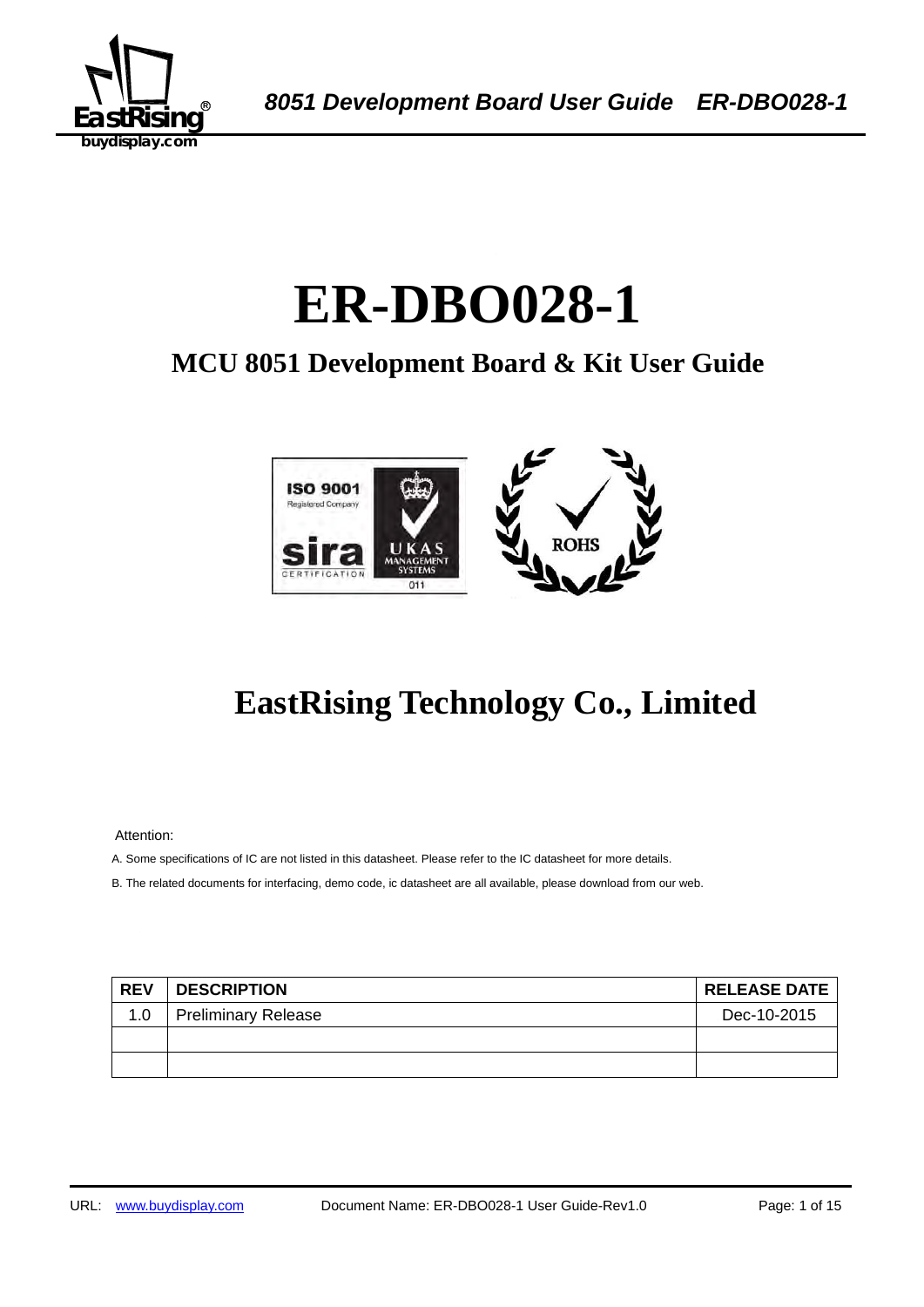

## **CONTENTS**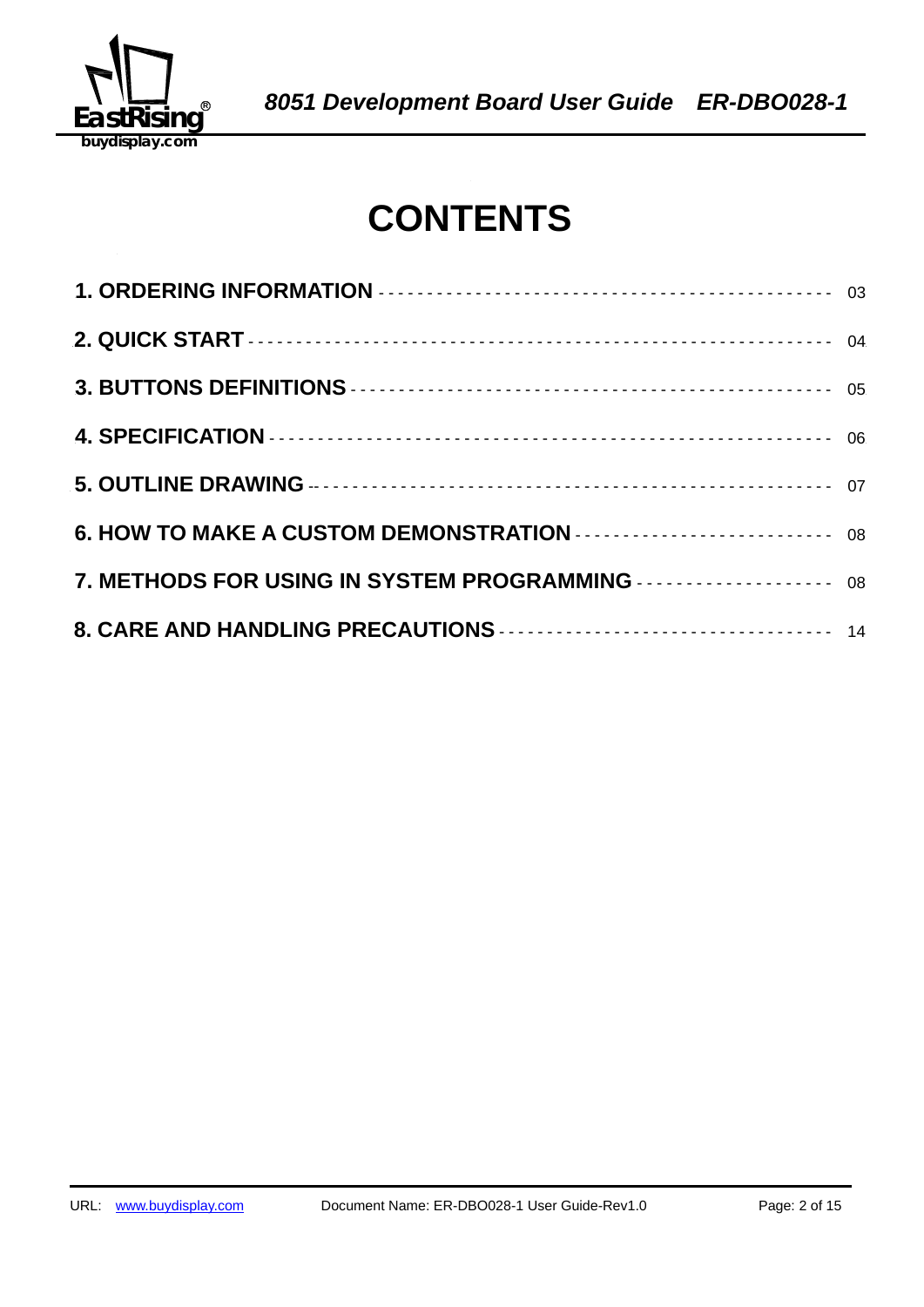

## **1. ORDERING INFORMATION**

#### 1.1 Order Number

| Part Number(Order Number) Description |                                              |
|---------------------------------------|----------------------------------------------|
| ER-DBO028-1                           | 8051 Microcontroller Development Board & Kit |

## 1.2 What's included in the package

| <b>No</b> | <b>Standard Accessory Name</b> | Quantity |
|-----------|--------------------------------|----------|
|           | <b>MCU Board</b>               |          |
|           | <b>Adaptor Board</b>           |          |
| 3         | Power Adaptor (12V/1A)         |          |
|           | <b>USB Cable</b>               |          |

## 1.3 Compatible with following displays:

| <b>Part Number(Order Number)   Description</b> |                                     |
|------------------------------------------------|-------------------------------------|
| ER-OLED028-1B                                  | 2.8" OLED Display with Blue Color   |
| ER-OLED028-1Y                                  | 2.8" OLED Display with Yellow Color |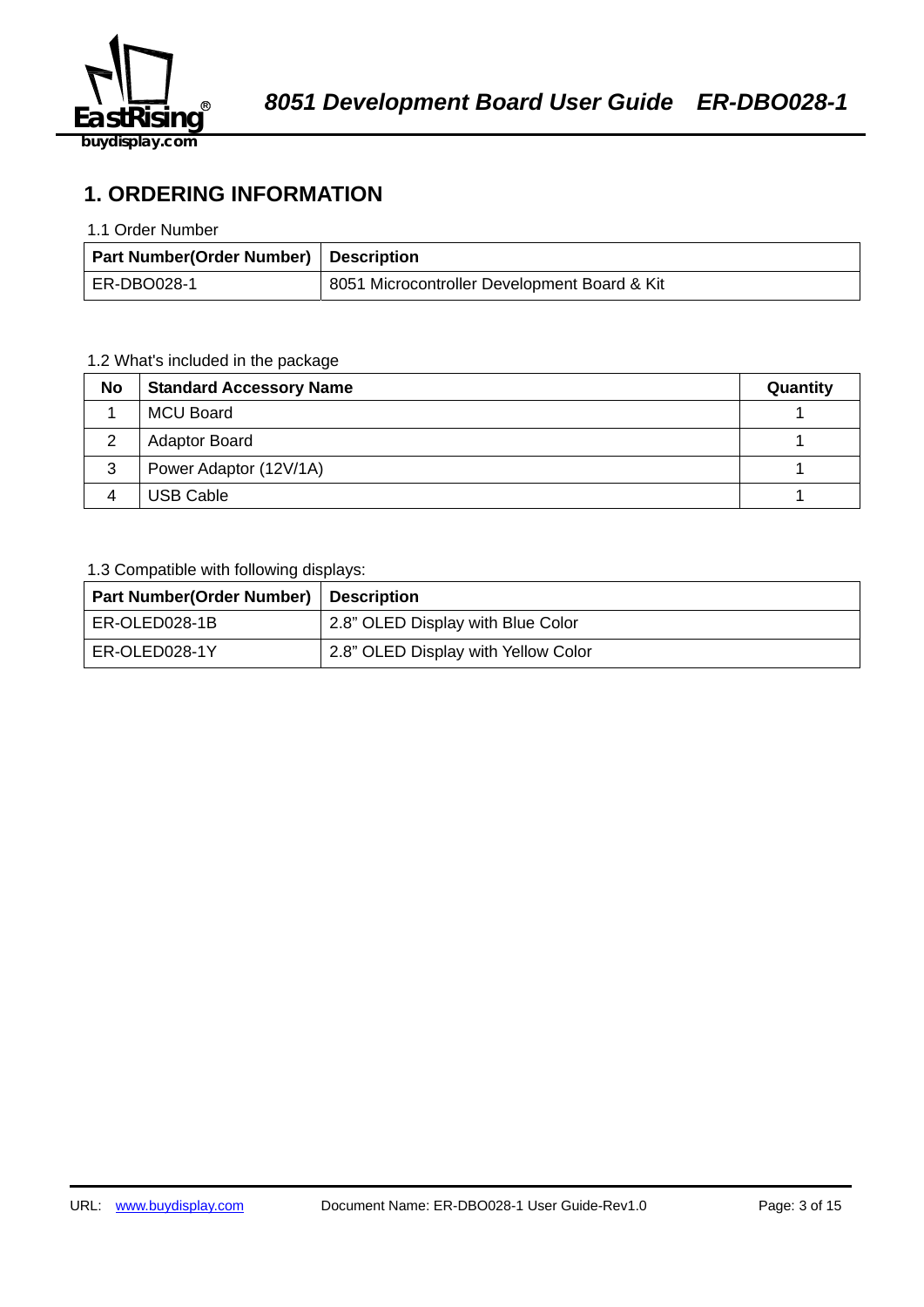

## **2. QUICK START**

2-1 Simply plug the power adaptor into an AC outlet and plug FFC(Cable) of lcd display into the ZIF connector of adaptor board as the below image shows.



2-2 Press the power button to run the demonstration program.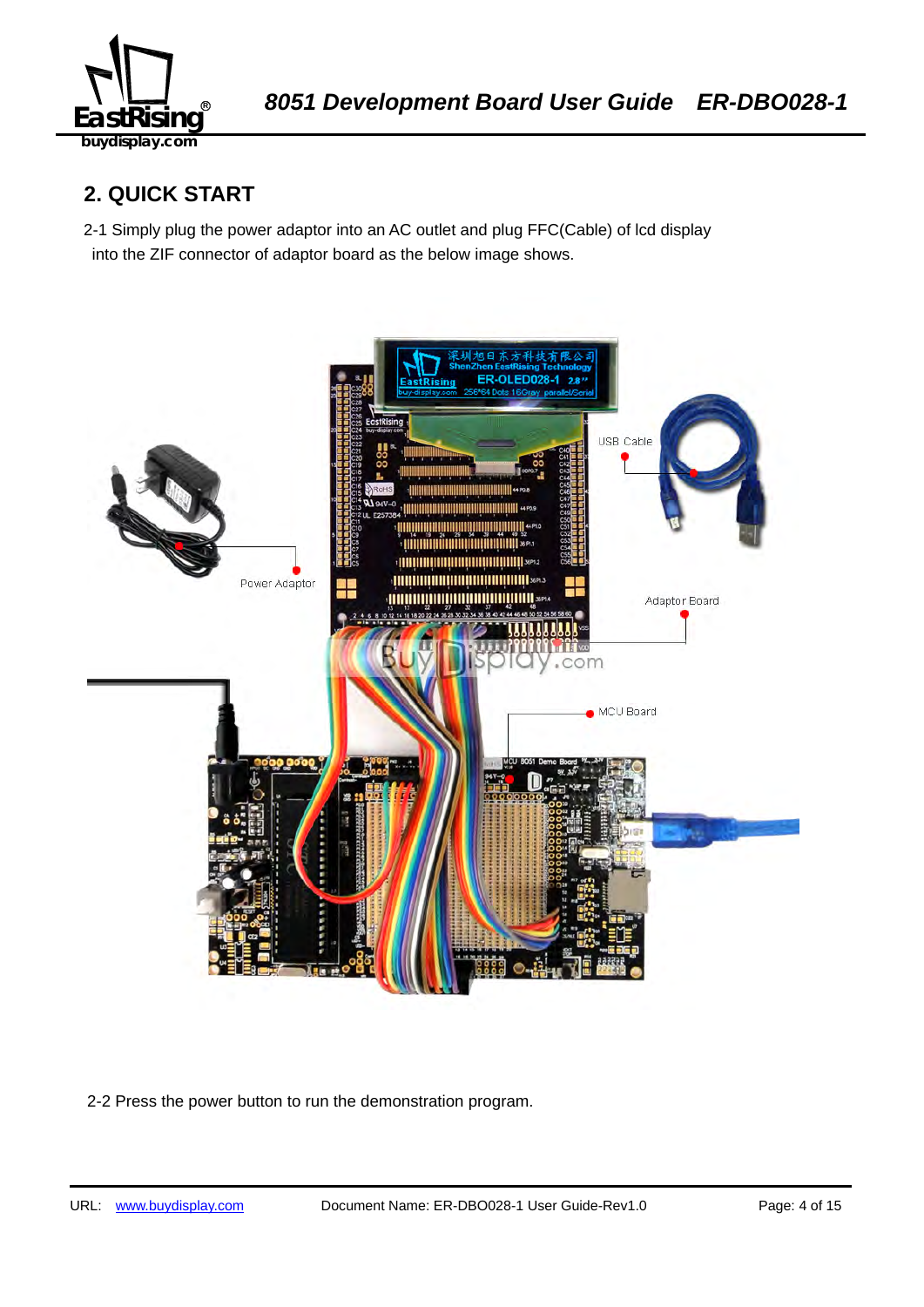![](_page_4_Picture_0.jpeg)

## **3. BUTTONS DEFINITIONS**

| <b>Button Name</b>  | <b>Description</b>                  |
|---------------------|-------------------------------------|
| *Stop/Next Button   | Stop or Next the Image Slideshows   |
| <b>Reset Button</b> | <b>Restart to Initialized State</b> |
| Power Button        | Press On or Press Off               |

\*For color display, this button is used to next the image slideshows.

For mono display, this button is used to stop the image slideshows.

![](_page_4_Picture_7.jpeg)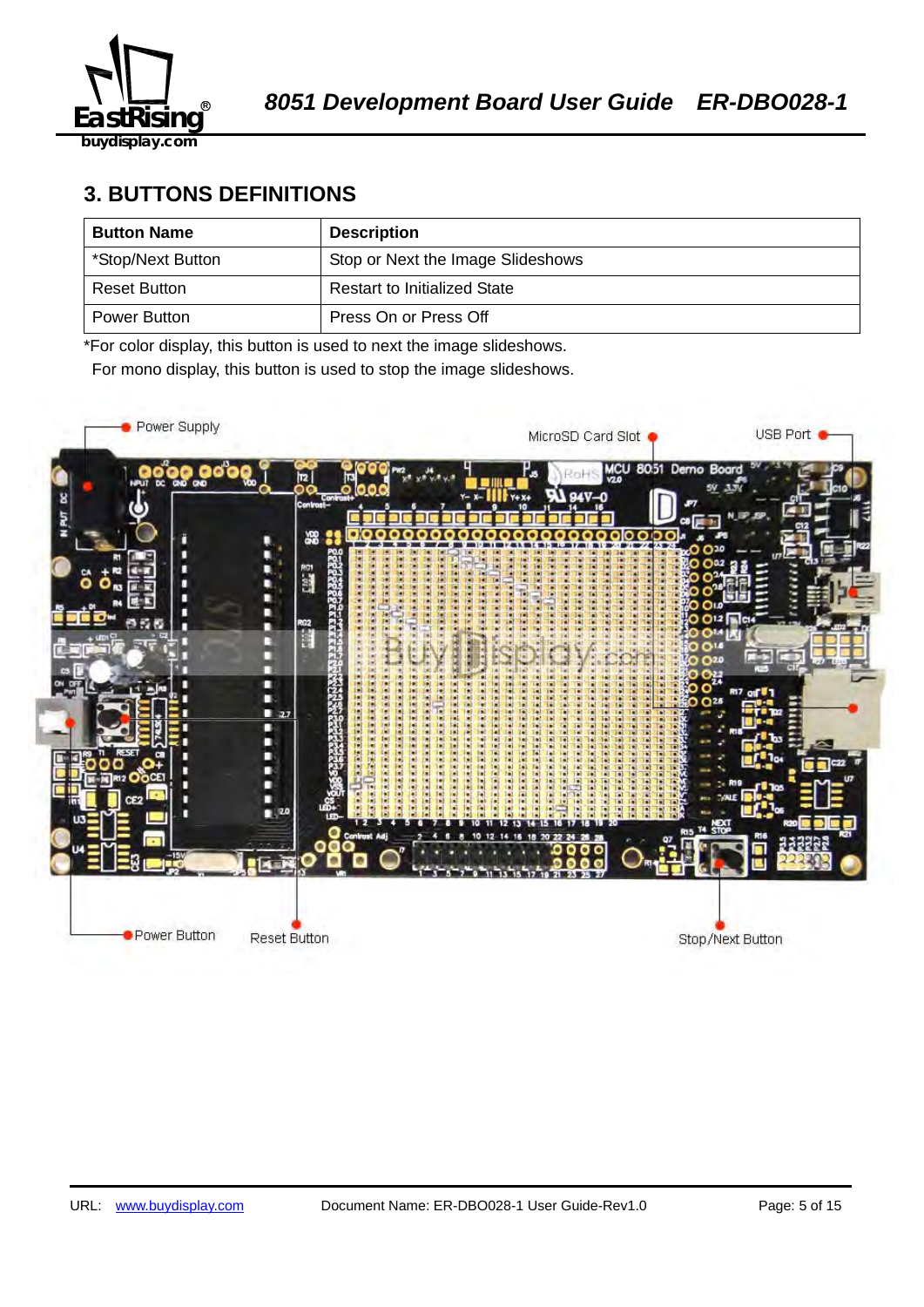![](_page_5_Picture_0.jpeg)

## 58B2140359**4. SPECIFICATION**

#### 4.1 Mechanical Specification

| <b>ITEM</b>                            | <b>STANDARD VALUE</b> | <b>UNIT</b> |
|----------------------------------------|-----------------------|-------------|
| <b>MCU Board Outline Dimension</b>     | $151.00\times77.00$   | mm          |
| <b>Adaptor Board Outline Dimension</b> | $90.00\times95.00$    | mm          |
| Gross Weight for Whole Demo Kit        | 0.40                  | kq          |

## 4.2 Electrical Specification

| <b>ITEM</b>                 | <b>STANDARD VALUE</b>                   | <b>UNIT</b> |
|-----------------------------|-----------------------------------------|-------------|
| Microcontroller             | STC89LE52RC                             | $-$         |
| Interface                   | 8080/6800 8-bit Parallel, 4-wire Serial | $- -$       |
| <b>Power Supply Voltage</b> | 12V                                     |             |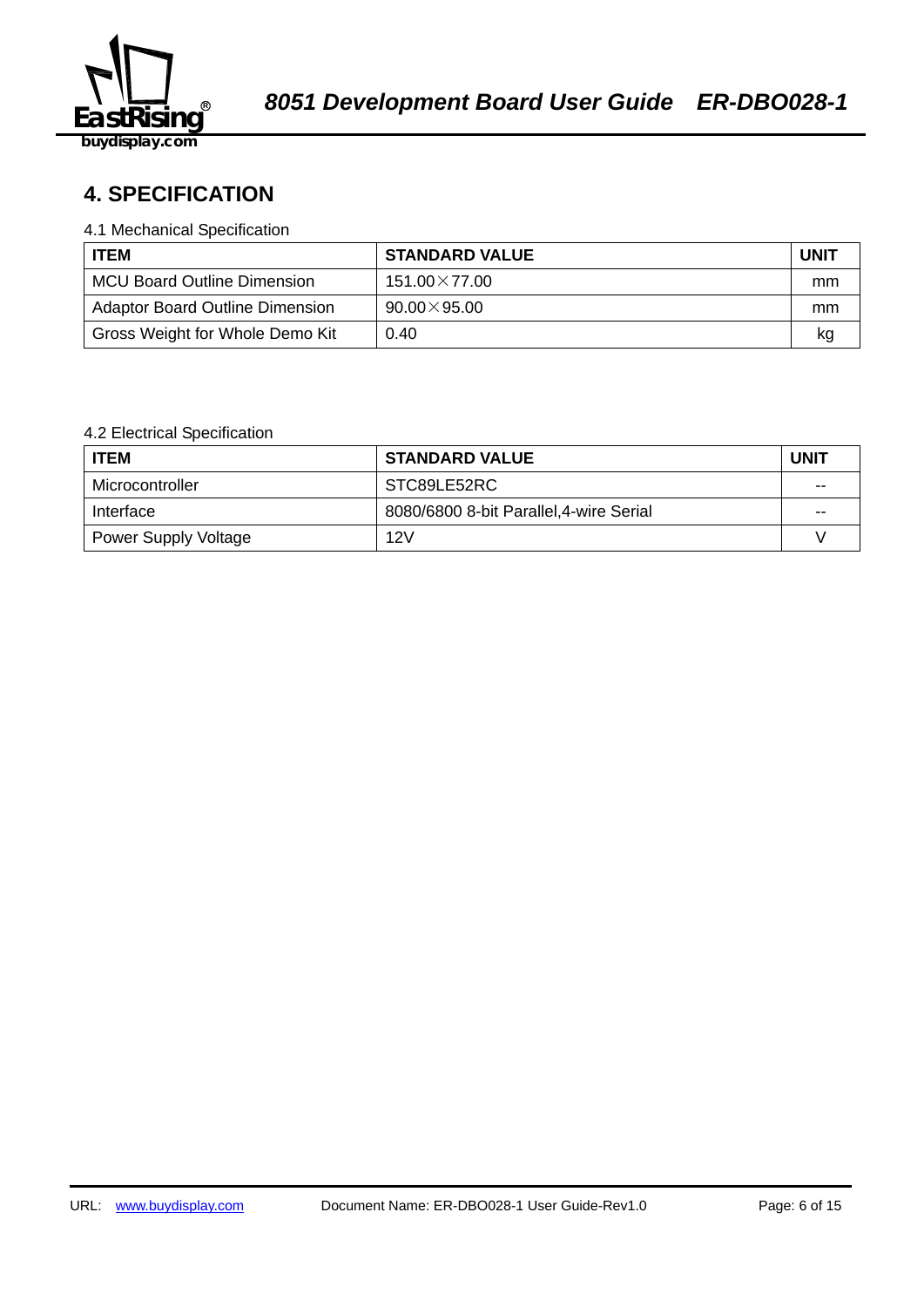![](_page_6_Picture_0.jpeg)

## **5. OUTLINE DRAWING**

![](_page_6_Figure_4.jpeg)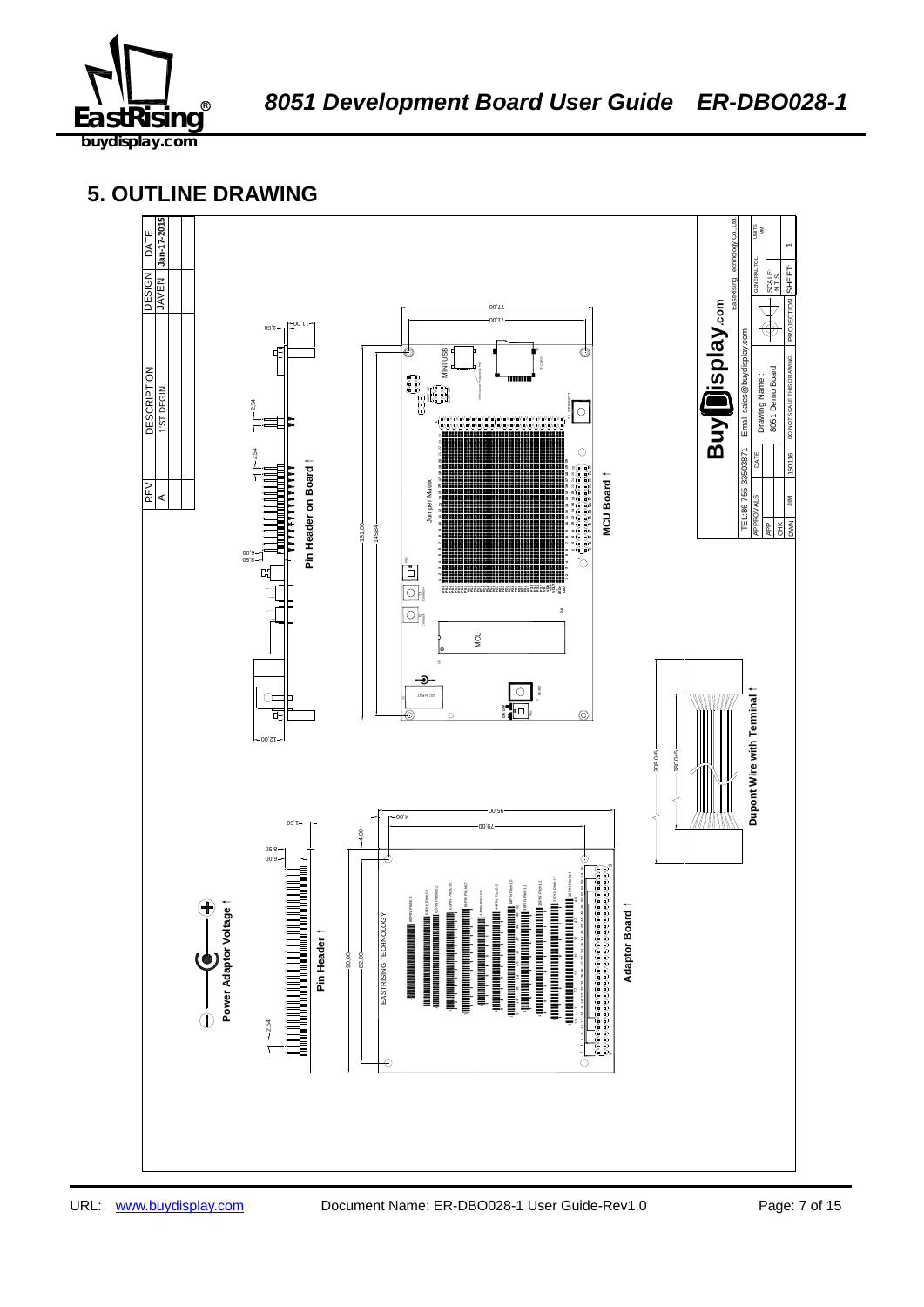![](_page_7_Picture_0.jpeg)

## **6. HOW TO MAKE A CUSTOM DEMONSTRATION**

By using the software of LCD Font Maker or Image2LCD and ISP(In System Programming) to customize the demonstration that includes your own bitmap images, personalized fonts, symbols, icons and burn sketches. The large capacity of the MicroSD card allows you to store more fonts or images. We also prepare the demo code, interfacing document (download from each product page) and schematic MCU datasheet (download from each 8051 microcontroller development board page) for your further study. LCD Font Maker: http://www.buydisplay.com/download/software/LCDFontMaker.zip Image2LCD: http://www.buydisplay.com/download/software/Image2Lcd.zip

## **7. METHODS FOR USING IN SYSTEM PROGRAMMING**

- 7-1 Hardware Preparation
- 7-1-1 Please power off the development board,
- 7-1-2 No power supply is connecting with 8051 development board,
- 7-7-3 The jumpers on JP8 is on ISP position as below image shows

![](_page_7_Picture_9.jpeg)

## 7-2 Install the USB to RS232 Driver

http://www.buydisplay.com/download/software/USB-TO-RS232-DRIVER.rar

| Device Driver Install / Uninstall |                                 |
|-----------------------------------|---------------------------------|
| <b>Select INF File:</b>           | CH340IR.INF                     |
| <b>INSTALL</b>                    | WCH.CN<br><b>USB-IRDA CH340</b> |
| <b>UNINSTALL</b>                  | 09/18/2007, 2.8.2007.09         |
| <b>HELP</b>                       |                                 |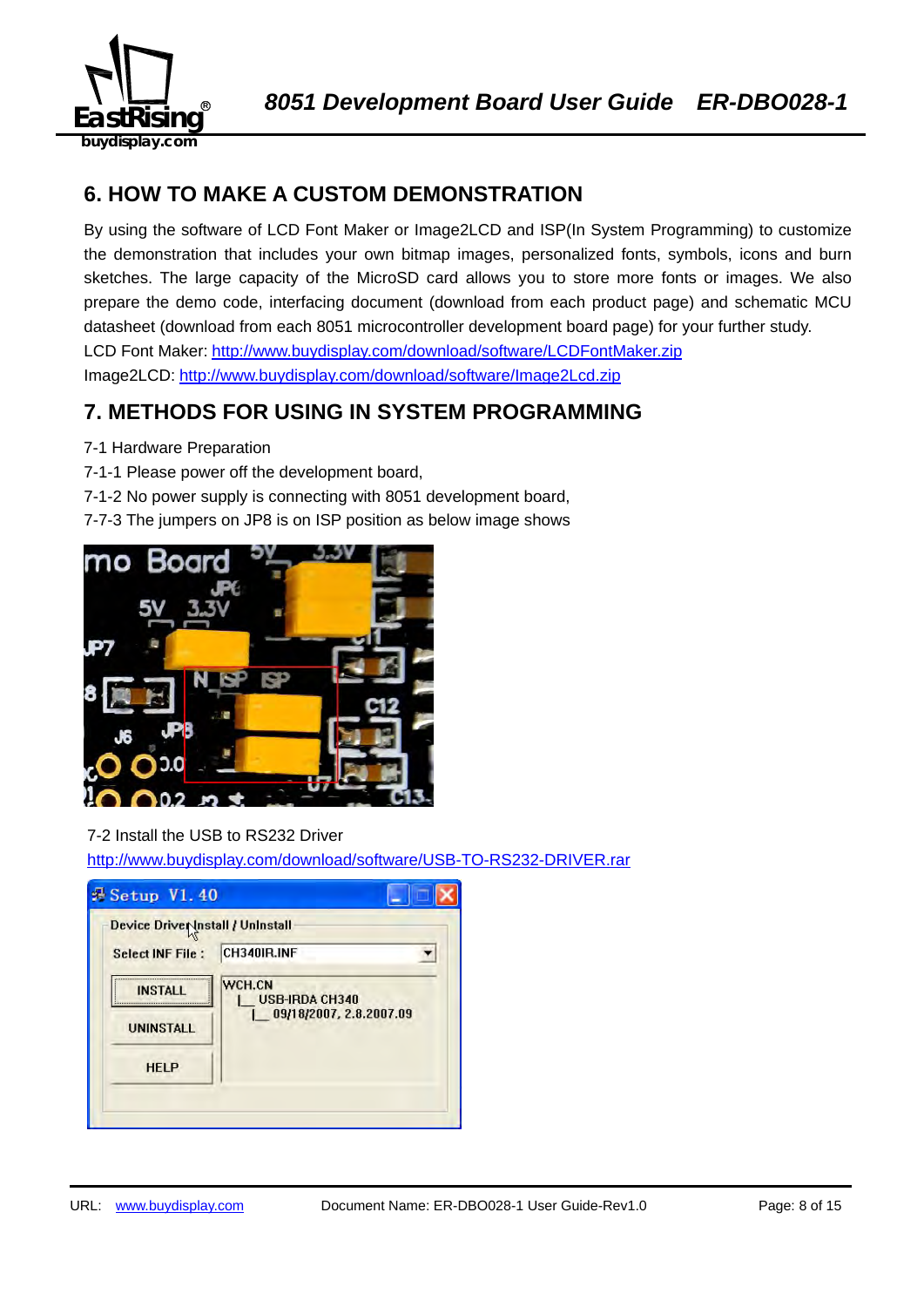![](_page_8_Picture_0.jpeg)

7-3 Connecting the 8051 development board to computer by USB Cable and you should find the new port USB-SERIAL CH340 in Computer-System Properties-Device Manager as below image shows and remember the COM number that would be used in Step7-4.

![](_page_8_Picture_4.jpeg)

7-4 Install STC 8051 Microcontroller ISP(In System Programming)Software http://www.buydisplay.com/download/software/STC-ISP-V4.86-NOT-SETUP-ENGLISH.zip

7-5 Open ISP and Select COM Port that should be the same with the step 7-2 you see from Device Manager.

| MCU Type STC12LE5A60S2                             | Pins Auto $\boxed{\mathbf{v}}$ |
|----------------------------------------------------|--------------------------------|
| COM Port COM13                                     | Scan                           |
| Min Baud 2400                                      | Max Baud 115200                |
| Address<br>V Clear code buffer<br>0x0000           | Open Code File                 |
| <b>▽</b> Clear EEPROM buffer<br>0x0000             | Open EEPROM File               |
| H/W Option Off-Line Download (U8/U7) Encrypt 1   > |                                |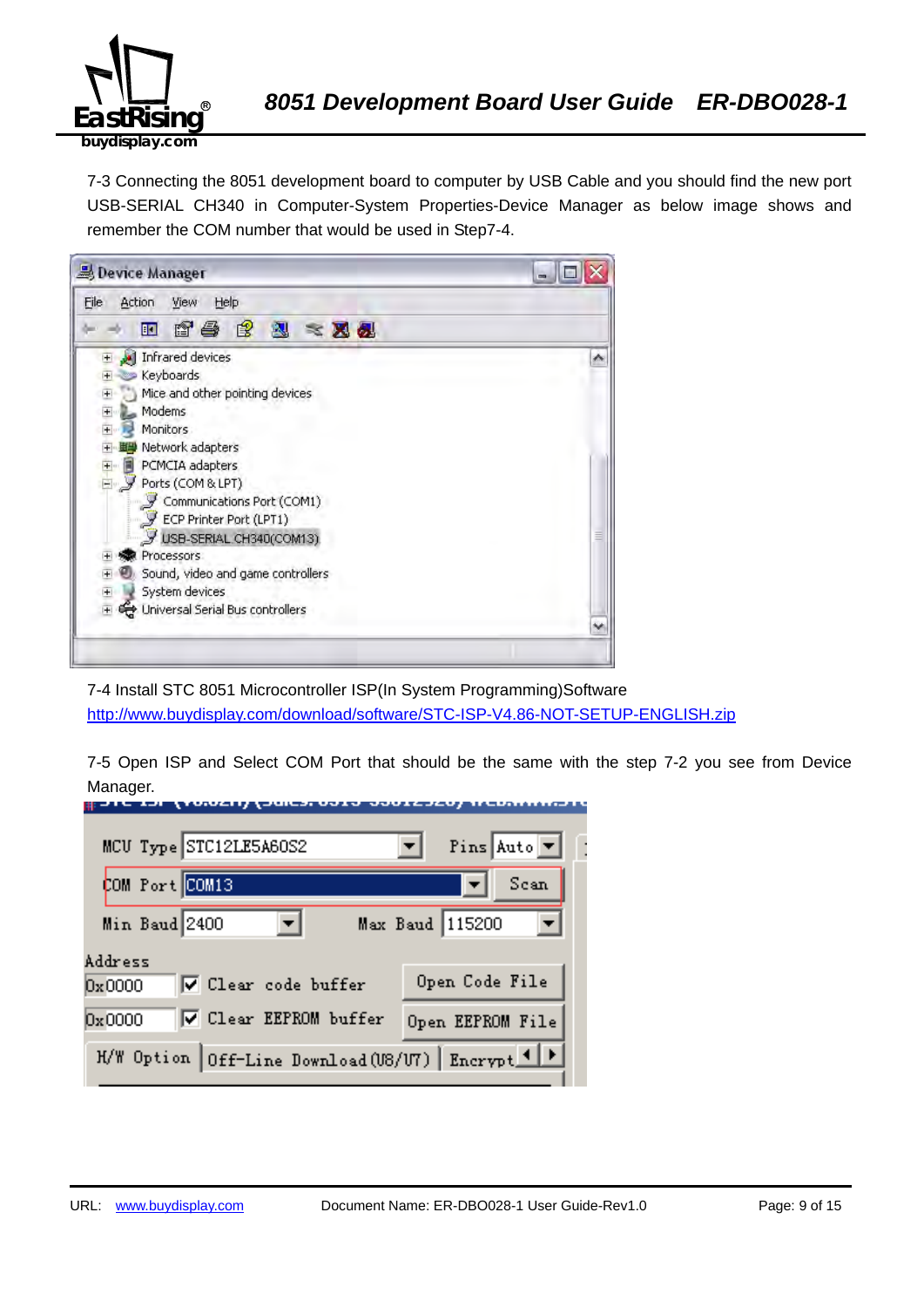![](_page_9_Picture_0.jpeg)

7-6 Select MCU part number that should be the same with your purchased one. (Refer to 4.2 Electrical Specification)

![](_page_9_Figure_3.jpeg)

#### 7-7 Open target ",hex" file by clicking open code file

|                                                                                  | STC-ISP (V6.82H) (Sales: 0513-55012928) Web:www.STCMCU.com (Support 00:800003751) -- STC: The most powerful 8051 de $\Box$ $\Box$ $\times$ |                                   |
|----------------------------------------------------------------------------------|--------------------------------------------------------------------------------------------------------------------------------------------|-----------------------------------|
| MCU Type STC12LE5A60S2<br>$\blacksquare$<br>Pins Auto $\blacktriangledown$       | Code Buffer   EEPROM Buffer   COM Helper   Keil ICE Settings   Demo Code   MC 4   F                                                        |                                   |
| COM Port COM13<br>Scan                                                           | 00000h<br>$b^2$<br>A8 F5 48 45 4C 4C 4F 57 21 50 4C 45 41 53 45                                                                            | П<br>$\frac{1}{T}$                |
| Min Baud 2400<br>Max Baud 115200<br>$\blacktriangledown$<br>$\blacktriangledown$ | 00010h<br>20 54 4F 55 43 48 20 4D<br>45 21 00 54 50 20 54 45                                                                               |                                   |
|                                                                                  | 00020h<br>21 00 58 3A 00 59 3A 00 85 1B 02 5A 1A 9B<br>53.<br>54                                                                           | ST                                |
| Address                                                                          | 00030h<br>12 BB 1A BC 0A BB 22 DC 33 3C 12 BC 12 BB<br>12 BB                                                                               | $\cdot$ 2                         |
| Open Code File<br>$\nabla$ Clear code buffer<br>0x0000                           | 12 BC 12 BC 12 BB 12 BB 12 BB 12 9B 0A 7B 1A DC<br>00040h<br>1A FB 22 DB 0A BB 12 9B 12 BA 12 BA 12 BA 12 BB<br>00050h                     | $\cdot$ ?<br>$\cdot$ 2            |
| <b>▽</b> Clear EEPROM buffer<br><b>Open EEPROM File</b><br>$0 \times 0000$       | 12 BB 12 BB 12 BB 12 BB 12 BB 12 BA 12 BA 12 BA<br>00060h                                                                                  | $\cdot$ ?                         |
|                                                                                  | 00070h<br>12 BB 12 BB 12 BB 12 DA 12 DA 12 DA 12 DA 12 DA                                                                                  | $\cdot$ ?                         |
| H/W Option   Off-Line Download (U8/U7)   Encrypt 1   P                           | 00080h<br>12 FA 12 F9 1A FA 19 6A 10 61 10 82 10 62 08 41                                                                                  | $\cdot$ ?                         |
| Select system clock source (External /Inte<br>⊩                                  | 00090h<br>08 41 08 62 08 62 08 61 08 61 10 62 08 61 08 61                                                                                  | . A                               |
|                                                                                  | 000A0h<br>10 62 10 82 10 82 10 82 10 82 10 82 10 62 10 62                                                                                  | ۰b.                               |
| Ⅳ Oscillator high gain                                                           | 000B0h<br>10 62 10 62 10 62 10 82 10 62 10 62 10 A3 21 25                                                                                  | $\cdot$ <sub>b</sub>              |
| RESET pin used as I/O port                                                       | 000C0h<br>31 86 31 C8 3A 4B 42 8C 31 A7 18 C3 10 83 08 82                                                                                  | 12                                |
| RESET2 low level detect                                                          | 000D0h<br>08 61 18 C3 18 C3 08 82 10 82 18 C3 18 E4 18 C3                                                                                  | $\cdot$ a                         |
| V Enable longer power-on-reset latency                                           | 000E0h<br>10 C3 08 A3 18 E4 21 46 19 25 21 45 08 82 10 C3<br>000F0h<br>08 62 00 21 08 41 08 42 10 83 29 45 31 A7 31 86                     | $\cdot$ ?<br>$\cdot$ <sub>b</sub> |
| Hardware enable WDT after power-on-reset                                         | 00100h<br>4A 6A 52 AC 39 C7 21 04 08 41 10 C4 19 06 19 F1                                                                                  | Ji.                               |
|                                                                                  |                                                                                                                                            |                                   |
| Watch-Dog-Timer prescal 256                                                      |                                                                                                                                            | $\blacktriangleright$             |
| <b>▽</b> WDT stop count while MCU in idle mode                                   | Checksum EFOBH Fill-Buffer Clear-Buffer Save-Buffer<br>Code-Size A91CH                                                                     |                                   |
| Next time can program only when P1.0 & P1                                        |                                                                                                                                            |                                   |
| Erase all EEPROM data next time program c                                        | 芯片型号 : STC12LE5A60S2                                                                                                                       |                                   |
| Add MCU ID at the end of code area                                               | 关于此芯片的重要说明                                                                                                                                 |                                   |
| $\blacktriangledown$<br> FF<br>Fill data to space area                           | 固件版本在v7.1及以上的芯片的EEPROM : 2048字节(0000H-07FFH)<br>固件版本低于v7.1的芯片的EEPROM<br>: 1024字节 (0000H-03FFH)                                             |                                   |
|                                                                                  |                                                                                                                                            |                                   |
| Download/Program<br>Re-Program<br>Stop                                           | 注意:在使用U8/U7进行联机/脱机下载时,若使用的外部晶振的<br>频率为20MHz或24.576MHz时,下载的最低波特率请选择1200                                                                     |                                   |
| Delay 3 sec $\blacktriangledown$<br>Check MCU<br>Notice                          |                                                                                                                                            |                                   |
|                                                                                  | E:\产品文件\TFT\ER-TFT028-4\程序\ER-TFT028-4-HYS01 (4WIRE-SPI)\sd.hex                                                                            |                                   |
| Auto reload the target file before each program<br>⊽                             |                                                                                                                                            |                                   |
| Reload and download when target file is modified                                 | Get HDD-SN<br>$\nabla$ Beep<br>elease Projec Release Help<br>2<br>PassTimes                                                                | Reset                             |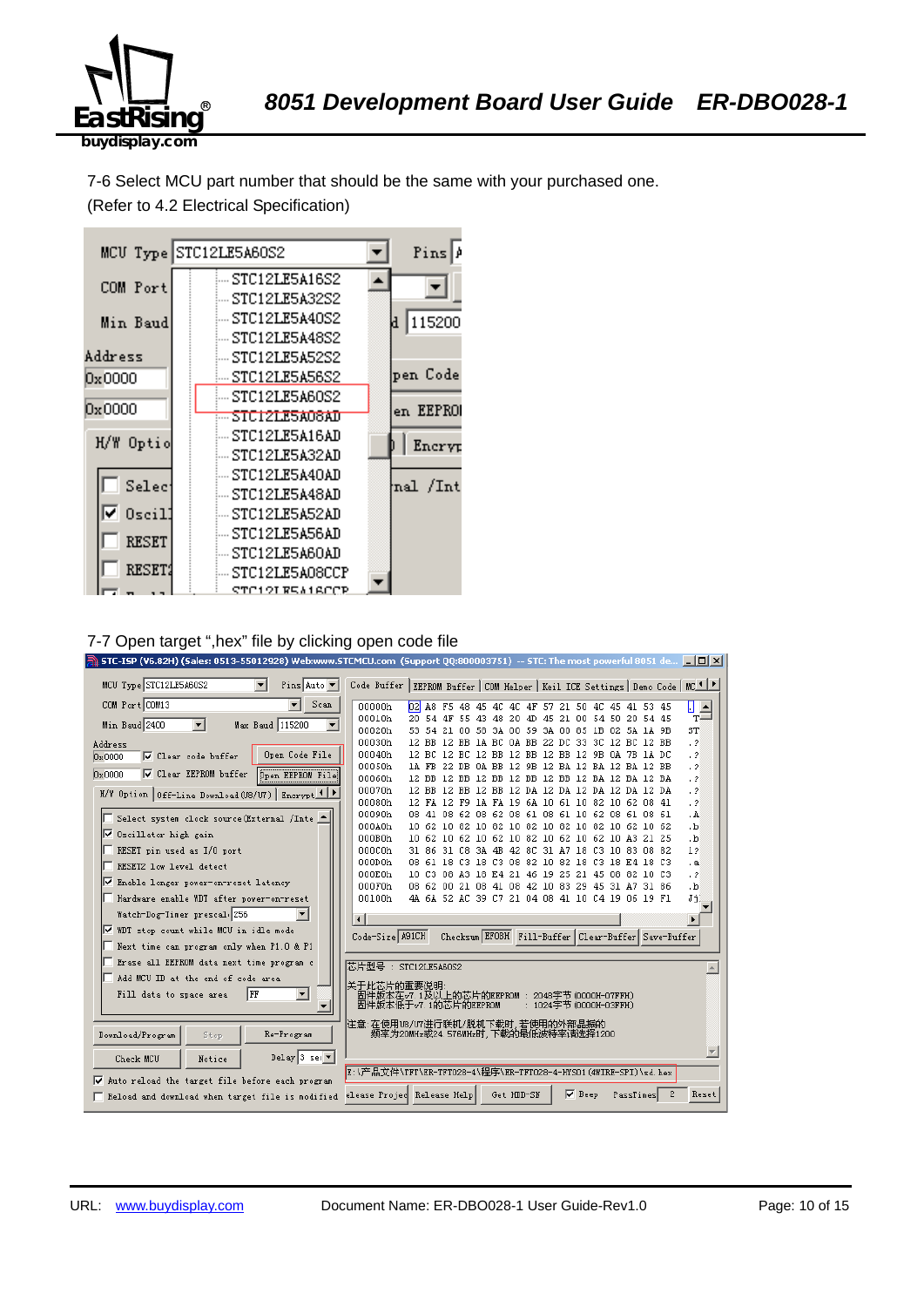![](_page_10_Picture_0.jpeg)

#### 7-8 Programming

#### 7-8-1 Click Download/Program

![](_page_10_Figure_5.jpeg)

#### 7-8-2 Then you will see "Checking target MCU…."

![](_page_10_Figure_7.jpeg)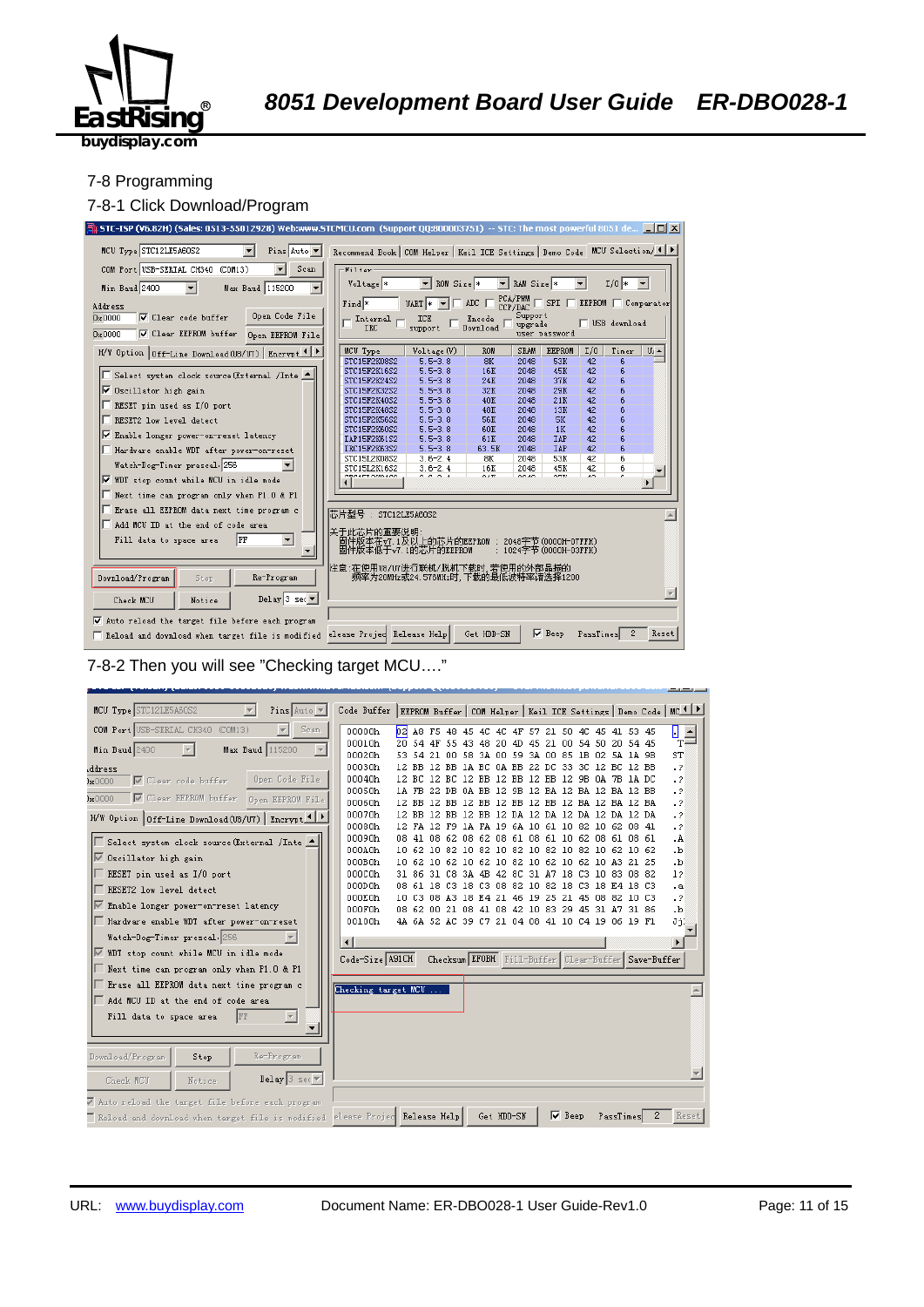![](_page_11_Picture_0.jpeg)

7-8-3 Power on the development board by pressing the white power button

![](_page_11_Picture_3.jpeg)

7-8-4 Now you could see the process of programming

| ιcy                                                                 | 000E0h<br>$\cdot$ 2<br>10 C3 08 A3 18 E4 21 46 19 25 21 45 08 82 10 C3<br>000F0h<br>08 62 00 21 08 41 08 42 10 83 29 45 31 A7 31 86<br>$\cdot$ <sub>b</sub> |
|---------------------------------------------------------------------|-------------------------------------------------------------------------------------------------------------------------------------------------------------|
| rreset<br>$\Box$                                                    | 00100h<br>JjĮ<br>4A 6A 52 AC 39 C7 21 04 08 41 10 C4 19 06 19 F1<br>⊣                                                                                       |
| iodel<br>.0 & P1                                                    | Code-Size A91CH<br>Checksum EFOBH Fill-Buffer Clear-Buffer Save-Buffer                                                                                      |
| ogram c                                                             | MCU type: STC12LE5A60S2<br><b>F/W</b> version: 6.2I                                                                                                         |
| $\overline{\phantom{m}}$                                            | $[0.609"$ ]<br>Re-handshaking  Successful<br>Current Baudrate: 57600<br>$[2.562"$ ]<br>Erasing MCU flash  OK!                                               |
| Program                                                             | MCU ID : 000300B00C325F<br>Programming user code                                                                                                            |
| $\lceil \log  3 \rceil$ sec $\lceil \sqrt{n} \rceil$<br>ach program |                                                                                                                                                             |
| : is modified                                                       | $\nabla$ Beep<br>$\mathbf{2}^-$<br>Reset<br>elease Projec Release Help<br>Get HDD-SN<br>PassTimes                                                           |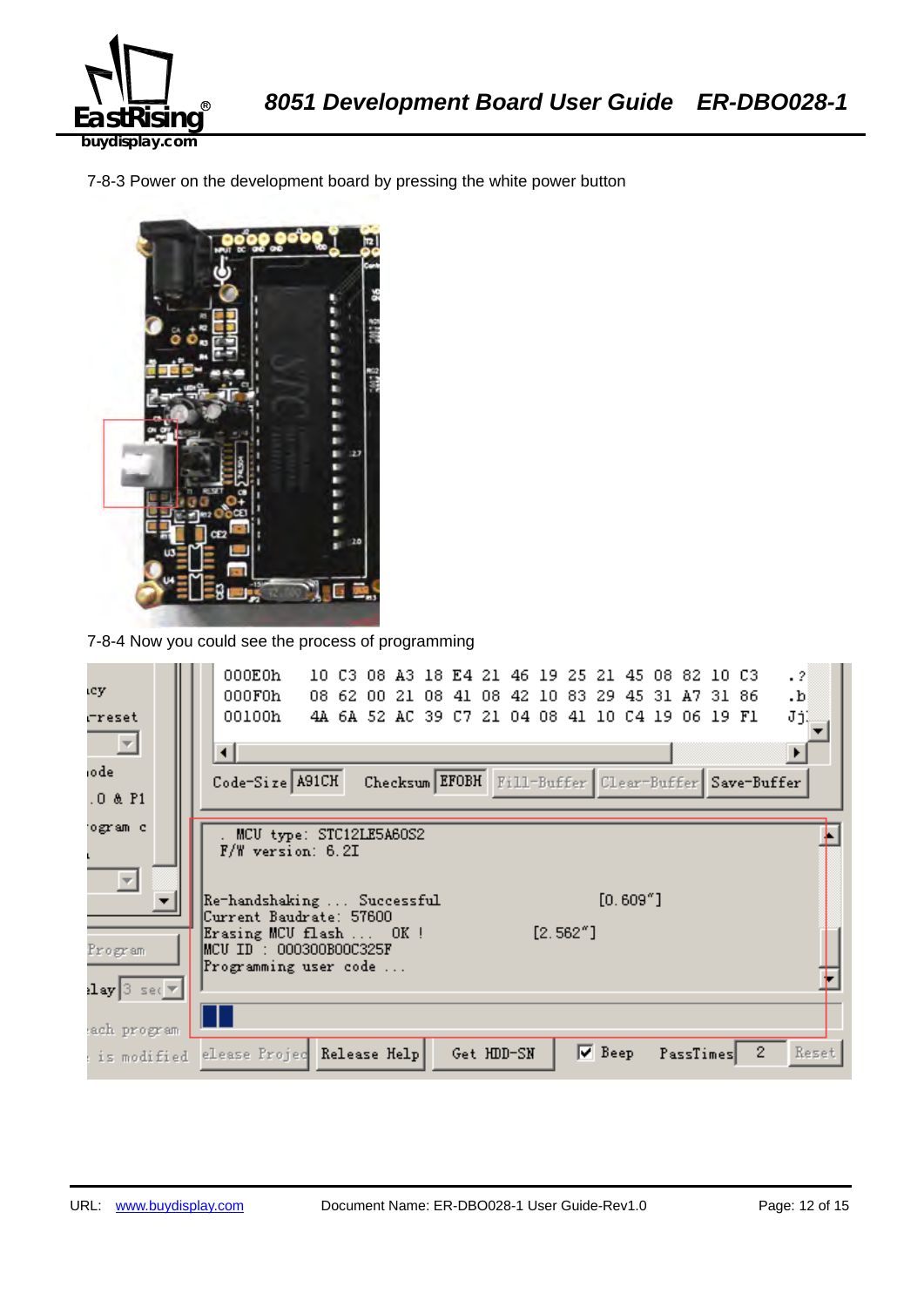![](_page_12_Picture_0.jpeg)

## 7-8-5 Progarmming Finished

| Checksum EFOBH Fill-Buffer Clear-Buffer Save-Buffer<br>Code-Size A91CH             |
|------------------------------------------------------------------------------------|
|                                                                                    |
| $[0.609"$ ]<br>Re-handshaking  Successful<br>Current Baudrate: 57600               |
| [2.562"]<br>Erasing MCU flash  OK!<br>$MCU$ ID : 000300B00C325F                    |
| [14.359'']<br>Programming user code  OK !<br>[0.047"]<br>Programming OPTIONS  OK ! |
| H/W Option upgrade to:                                                             |
| E:\产品文件\TFT\ER-TFT028-4\程序\ER-TFT028-4-HYSO1(4WIRE-SPI)\sd.hex                     |
| $\nabla$ Beep PassTimes 3<br>elease Projec Release Help<br>Get HDD-SN<br>Reset     |

8 Please move the jumpers on JP8 from ISP to N\_ISP as below image shows.

![](_page_12_Picture_6.jpeg)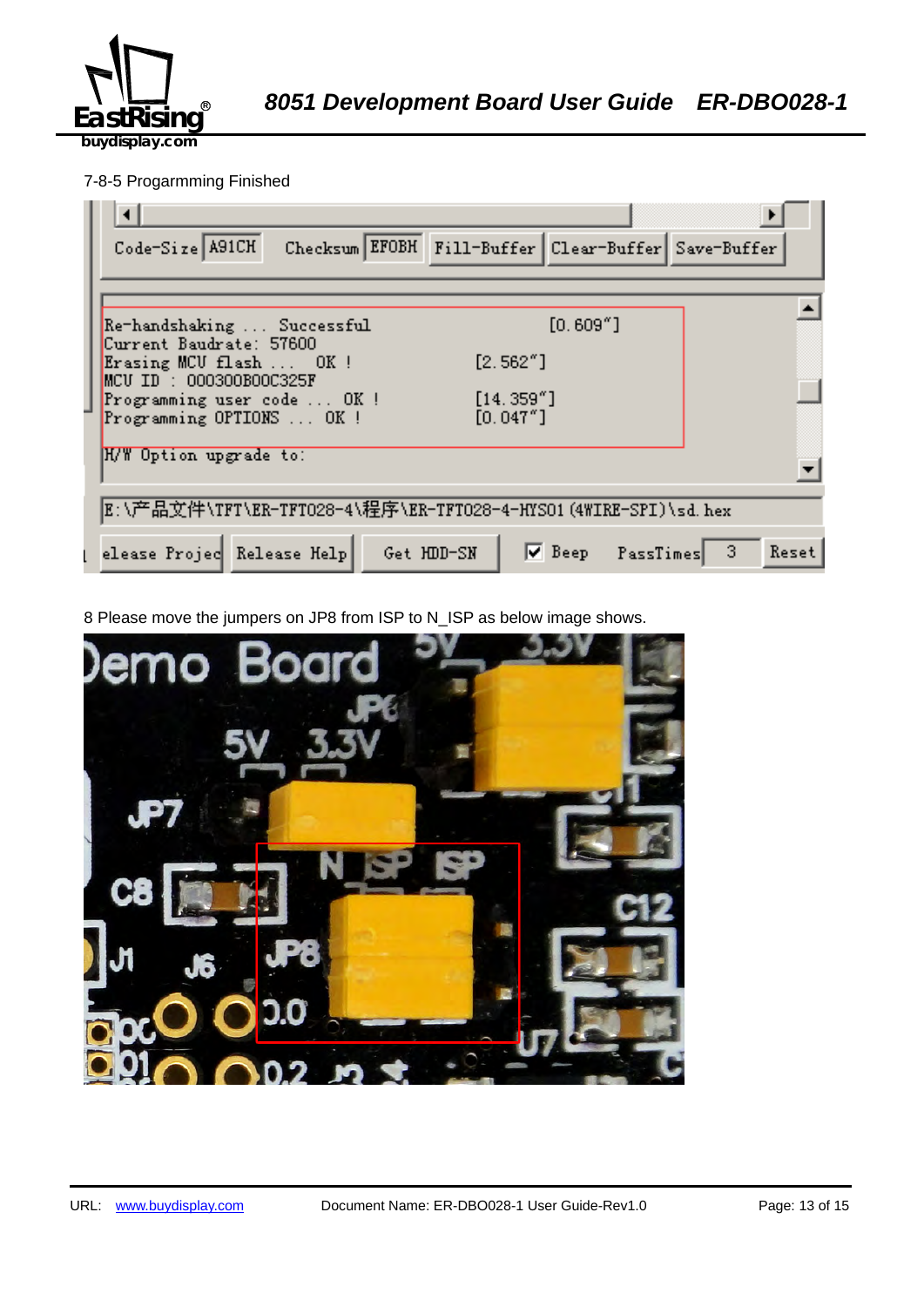![](_page_13_Picture_0.jpeg)

## **8. CARE AND HANDLING PRECAUTIONS**

The kit is sold with a module mounted on it. If you attempt to modify the board to work with other modules, the warranty is void. For optimum operation of the module and demonstration board and to prolong their life, please follow the precautions below.

## 8.1 ESD (Electro-Static Discharge)

The circuitry is industry standard CMOS logic and susceptible to ESD damage. Please use industry standard antistatic precautions as you would for any other PCB such as expansion cards or motherboards.

## 8.2 Avoid Shock,Impact,Torque and Tension

- $\Diamond$  Do not expose the module to strong mechanical shock, impact, torque, and tension.
- $\Diamond$  Do not drop, toss, bend, or twist the module.
- $\Diamond$  Do not place weight or pressure on the module.

## 8.3 LCD&OLED Display Glass

- $\diamond$  The exposed surface of the LCD "glass" is actually a polarizer laminated on top of the glass. To protect the soft plastic polarizer from damage, the module ships with a protective film over the polarizer. Please peel off the protective film slowly. Peeling off the protective film abruptly may generate static electricity.
- $\diamond$  The polarizer is made out of soft plastic and is easily scratched or damaged. When handling the module, avoid touching the polarizer. Finger oils are difficult to remove.
- $\Diamond$  If the LCD panel breaks, be careful not to get the liquid crystal fluid in your mouth or eyes. If the liquid crystal fluid touches your skin, clothes, or work surface, wash it off immediately using soap and plenty of water.
- $\diamondsuit$  Be very careful when you clean the polarizer. Do not clean the polarizer with liquids. Do not wipe the polarizer with any type of cloth or swab (for example, Q-tips). Use the removable protective film to remove smudges (for example, fingerprints) and any foreign matter. If you no longer have the protective film, use standard transparent office tape . If the polarizer is dusty, you may carefully blow it off with clean, dry, oil-free compressed air.